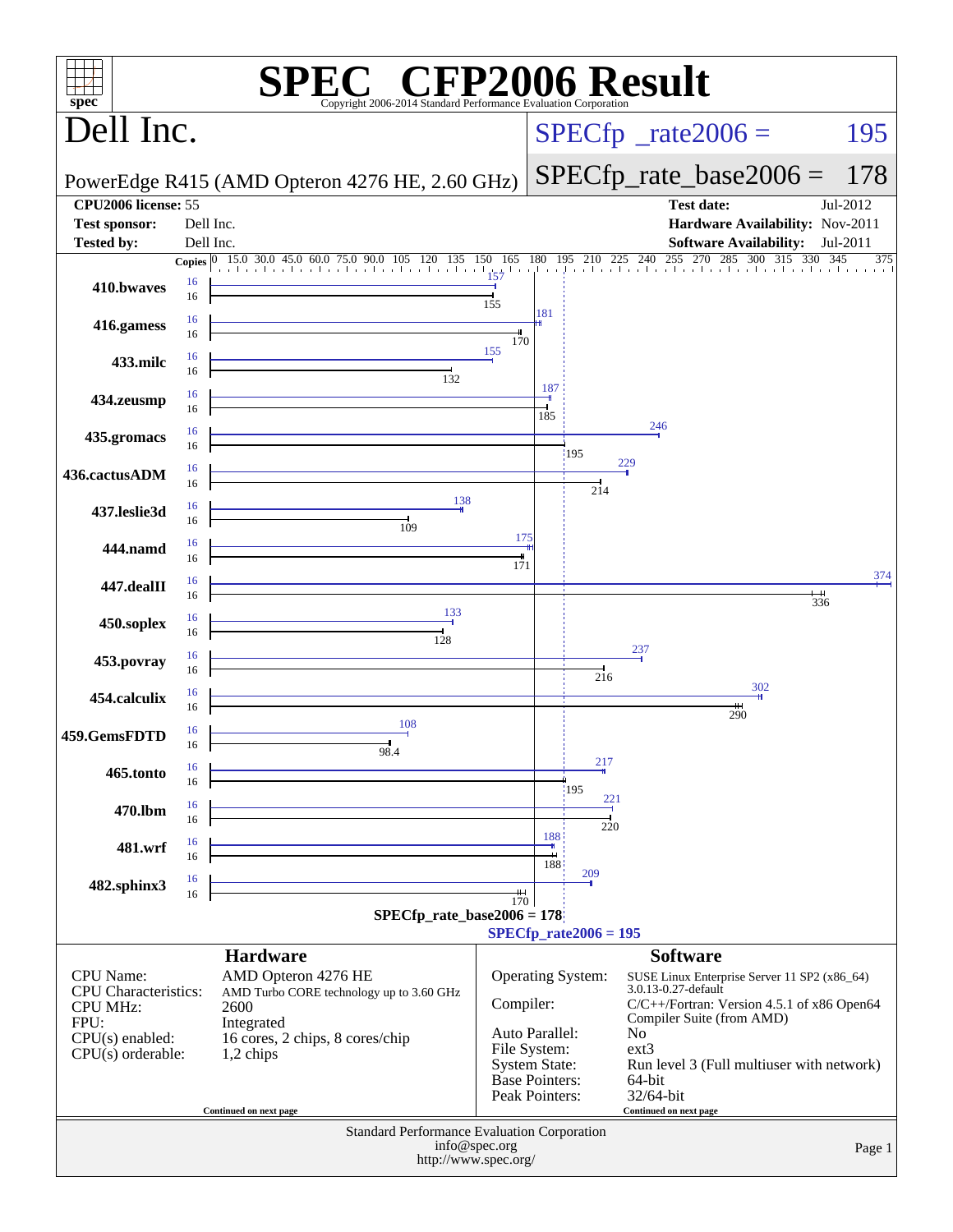| <b>SPEC CFP2006 Result</b><br>$\overline{+}$<br>$spec^{\circ}$<br>Copyright 2006-2014 Standard Performance Evaluation Corporation                                                                                                                                                                                                                             |    |                        |              |                        |              |                         |              |                     |                        |                            |                        |                     |                        |                            |
|---------------------------------------------------------------------------------------------------------------------------------------------------------------------------------------------------------------------------------------------------------------------------------------------------------------------------------------------------------------|----|------------------------|--------------|------------------------|--------------|-------------------------|--------------|---------------------|------------------------|----------------------------|------------------------|---------------------|------------------------|----------------------------|
| Dell Inc.                                                                                                                                                                                                                                                                                                                                                     |    |                        |              |                        |              |                         |              |                     |                        |                            | $SPECfp\_rate2006 =$   |                     |                        | 195                        |
| PowerEdge R415 (AMD Opteron 4276 HE, 2.60 GHz)                                                                                                                                                                                                                                                                                                                |    |                        |              |                        |              |                         |              |                     |                        | $SPECfp\_rate\_base2006 =$ |                        |                     | 178                    |                            |
| CPU2006 license: 55<br><b>Test date:</b>                                                                                                                                                                                                                                                                                                                      |    |                        |              |                        |              |                         |              | Jul-2012            |                        |                            |                        |                     |                        |                            |
| Dell Inc.<br>Hardware Availability: Nov-2011<br><b>Test sponsor:</b>                                                                                                                                                                                                                                                                                          |    |                        |              |                        |              |                         |              |                     |                        |                            |                        |                     |                        |                            |
| Dell Inc.<br><b>Tested by:</b><br><b>Software Availability:</b><br>Jul-2011                                                                                                                                                                                                                                                                                   |    |                        |              |                        |              |                         |              |                     |                        |                            |                        |                     |                        |                            |
| Primary Cache:<br>256 KB I on chip per chip,<br>64 KB I shared $\sqrt{2}$ cores;<br>16 KB D on chip per core<br>Secondary Cache:<br>8 MB I+D on chip per chip, 2 MB shared / 2 cores<br>L3 Cache:<br>8 MB I+D on chip per chip<br>Other Cache:<br>None<br>Memory:<br>32 GB (4 x 8 GB 2Rx4 PC3-12800R-11, ECC)<br>Disk Subsystem:<br>1 x 250 GB SATA, 7200 RPM |    |                        |              |                        |              | Other Software:<br>None |              |                     |                        |                            |                        |                     |                        |                            |
| Other Hardware:<br>None                                                                                                                                                                                                                                                                                                                                       |    |                        |              |                        |              |                         |              |                     |                        |                            |                        |                     |                        |                            |
| <b>Results Table</b>                                                                                                                                                                                                                                                                                                                                          |    |                        |              |                        |              |                         |              |                     |                        |                            |                        |                     |                        |                            |
|                                                                                                                                                                                                                                                                                                                                                               |    |                        |              | <b>Base</b>            |              |                         |              |                     |                        |                            | <b>Peak</b>            |                     |                        |                            |
| <b>Benchmark</b><br>410.bwaves                                                                                                                                                                                                                                                                                                                                | 16 | Copies Seconds<br>1405 | Ratio<br>155 | <b>Seconds</b><br>1400 | Ratio<br>155 | <b>Seconds</b><br>1404  | Ratio<br>155 | <b>Copies</b><br>16 | <b>Seconds</b><br>1391 | <b>Ratio</b><br>156        | <b>Seconds</b><br>1385 | <b>Ratio</b><br>157 | <b>Seconds</b><br>1386 | <b>Ratio</b><br><u>157</u> |
| $416$ .gamess                                                                                                                                                                                                                                                                                                                                                 | 16 | 1847                   | 170          | 1833                   | 171          | 1838                    | <b>170</b>   | 16                  | 1726                   | 182                        | 1751                   | 179                 | 1734                   | 181                        |
| 433.milc                                                                                                                                                                                                                                                                                                                                                      | 16 | 1109                   | 132          | 1109                   | 132          | 1108                    | 133          | 16                  | 947                    | 155                        | 947                    | 155                 | 948                    | 155                        |
| 434.zeusmp                                                                                                                                                                                                                                                                                                                                                    | 16 | 787                    | 185          | 786                    | 185          | 789                     | 185          | 16                  | 779                    | <u>187</u>                 | 781                    | 186                 | 779                    | 187                        |
| 435.gromacs                                                                                                                                                                                                                                                                                                                                                   | 16 | 586                    | 195          | 587                    | 195          | 587                     | 195          | 16                  | 464                    | 246                        | 464                    | 246                 | 464                    | 246                        |
| 436.cactusADM                                                                                                                                                                                                                                                                                                                                                 | 16 | 892                    | 214          | 892                    | 214          | 893                     | 214          | 16                  | 835                    | 229                        | 837                    | 229                 | 833                    | 230                        |
| 437.leslie3d                                                                                                                                                                                                                                                                                                                                                  | 16 | 1381                   | 109          | 1381                   | 109          | 1386                    | 108          | 16                  | <b>1086</b>            | 138                        | 1094                   | 137                 | 1084                   | 139                        |
| 444.namd                                                                                                                                                                                                                                                                                                                                                      | 16 | 745                    | 172          | 752                    | 171          | 750                     | <u>171</u>   | 16                  | <u>732</u>             | <u>175</u>                 | 736                    | 174                 | 725                    | 177                        |
| 447.dealII                                                                                                                                                                                                                                                                                                                                                    | 16 | 554                    | 330          | 546                    | 336          | 543                     | 337          | 16                  | 500                    | 366                        | 489                    | 374                 | 489                    | 374                        |
| $450$ .soplex                                                                                                                                                                                                                                                                                                                                                 | 16 | 1047                   | 127          | 1045                   | 128          | 1045                    | 128          | 16                  | 1003                   | 133                        | 1002                   | <u>133</u>          | 1001                   | 133                        |
| $453$ .povray                                                                                                                                                                                                                                                                                                                                                 | 16 | 394                    | 216          | 395                    | 216          | 393                     | 216          | 16                  | 360                    | 236                        | 359                    | 237                 | 360                    | 237                        |
| 454.calculix                                                                                                                                                                                                                                                                                                                                                  | 16 | 452                    | 292          | 455                    | 290          | 457                     | 289          | 16                  | 438                    | 301                        | 437                    | 302                 | 436                    | 303                        |
| 459.GemsFDTD                                                                                                                                                                                                                                                                                                                                                  | 16 | 1724                   | 98.4         | 1728                   | 98.2         | 1715                    | 99.0         | 16                  | <b>1565</b>            | <b>108</b>                 | 1563                   | 109                 | 1566                   | 108                        |
| $465$ .tonto                                                                                                                                                                                                                                                                                                                                                  | 16 | 807                    | 195          | 813                    | 194          | 806                     | 195          | 16                  | 727                    | 217                        | 727                    | 217                 | 731                    | 216                        |
| 470.1bm                                                                                                                                                                                                                                                                                                                                                       | 16 | 999                    | 220          | 1002                   | 219          | <b>1000</b>             | 220          | 16                  | 995                    | 221                        | 996                    | 221                 | 995                    | 221                        |
| 481.wrf                                                                                                                                                                                                                                                                                                                                                       | 16 | 951                    | 188          | 952                    | 188          | 940                     | 190          | 16                  | 952                    | <b>188</b>                 | 946                    | 189                 | 952                    | 188                        |
| 482.sphinx3                                                                                                                                                                                                                                                                                                                                                   | 16 | 1801                   | 173          | 1844                   | 169          | 1832                    | 170          | 16                  | 1495                   | 209                        | 1487                   | 210                 | 1491                   | 209                        |
| Results appear in the order in which they were run. Bold underlined text indicates a median measurement.                                                                                                                                                                                                                                                      |    |                        |              |                        |              |                         |              |                     |                        |                            |                        |                     |                        |                            |

#### **[Submit Notes](http://www.spec.org/auto/cpu2006/Docs/result-fields.html#SubmitNotes)**

The config file option 'submit' was used. 'numactl' was used to bind copies to the cores. See the configuration file for details.

#### **[Operating System Notes](http://www.spec.org/auto/cpu2006/Docs/result-fields.html#OperatingSystemNotes)**

'ulimit -s unlimited' was used to set environment stack size 'ulimit -l 2097152' was used to set environment locked pages in memory limit

Transparent huge pages were enabled for this run (OS default) Continued on next page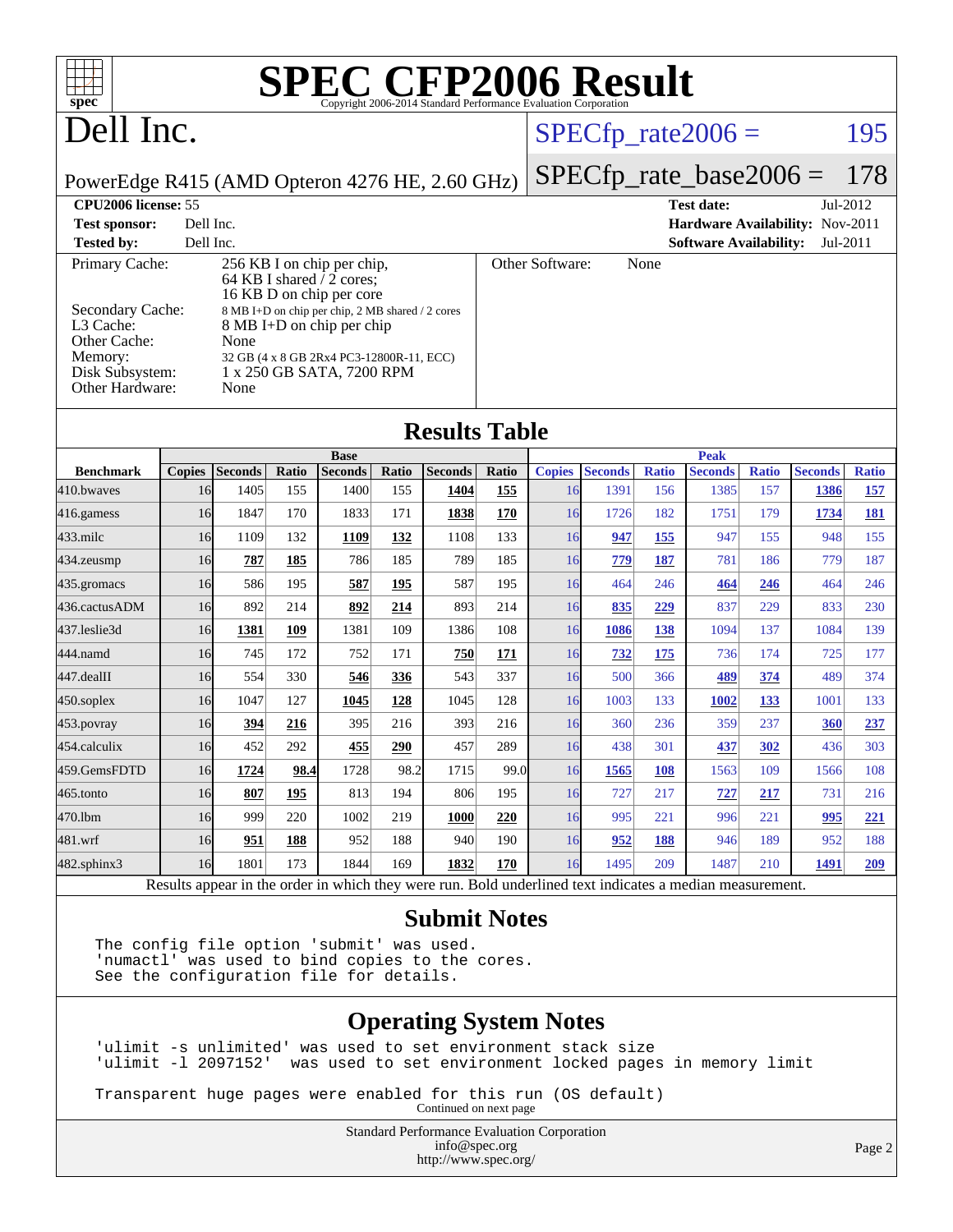

## Dell Inc.

 $SPECTp_rate2006 = 195$ 

PowerEdge R415 (AMD Opteron 4276 HE, 2.60 GHz) [SPECfp\\_rate\\_base2006 =](http://www.spec.org/auto/cpu2006/Docs/result-fields.html#SPECfpratebase2006) 178

**[CPU2006 license:](http://www.spec.org/auto/cpu2006/Docs/result-fields.html#CPU2006license)** 55 **[Test date:](http://www.spec.org/auto/cpu2006/Docs/result-fields.html#Testdate)** Jul-2012 **[Test sponsor:](http://www.spec.org/auto/cpu2006/Docs/result-fields.html#Testsponsor)** Dell Inc. **[Hardware Availability:](http://www.spec.org/auto/cpu2006/Docs/result-fields.html#HardwareAvailability)** Nov-2011 **[Tested by:](http://www.spec.org/auto/cpu2006/Docs/result-fields.html#Testedby)** Dell Inc. **[Software Availability:](http://www.spec.org/auto/cpu2006/Docs/result-fields.html#SoftwareAvailability)** Jul-2011

#### **[Operating System Notes \(Continued\)](http://www.spec.org/auto/cpu2006/Docs/result-fields.html#OperatingSystemNotes)**

Huge pages were not configured for this run.

#### **[General Notes](http://www.spec.org/auto/cpu2006/Docs/result-fields.html#GeneralNotes)**

Environment variables set by runspec before the start of the run: LD\_LIBRARY\_PATH = "/root/cpu2006/amd1104-rate-libs-revC/32:/root/cpu2006/amd1104-rate-libs-revC/64"

The x86 Open64 Compiler Suite is only available from (and supported by) AMD at <http://developer.amd.com/cpu/open64>

Binaries were compiled on a system with 2x AMD Opteron 6274 chips + 64GB Memory using RHEL 6.1

#### **[Base Compiler Invocation](http://www.spec.org/auto/cpu2006/Docs/result-fields.html#BaseCompilerInvocation)**

[C benchmarks](http://www.spec.org/auto/cpu2006/Docs/result-fields.html#Cbenchmarks): [opencc](http://www.spec.org/cpu2006/results/res2012q3/cpu2006-20120716-23747.flags.html#user_CCbase_Fopencc)

[C++ benchmarks:](http://www.spec.org/auto/cpu2006/Docs/result-fields.html#CXXbenchmarks) [openCC](http://www.spec.org/cpu2006/results/res2012q3/cpu2006-20120716-23747.flags.html#user_CXXbase_FopenCC)

[Fortran benchmarks](http://www.spec.org/auto/cpu2006/Docs/result-fields.html#Fortranbenchmarks): [openf95](http://www.spec.org/cpu2006/results/res2012q3/cpu2006-20120716-23747.flags.html#user_FCbase_Fopenf95)

[Benchmarks using both Fortran and C](http://www.spec.org/auto/cpu2006/Docs/result-fields.html#BenchmarksusingbothFortranandC): [opencc](http://www.spec.org/cpu2006/results/res2012q3/cpu2006-20120716-23747.flags.html#user_CC_FCbase_Fopencc) [openf95](http://www.spec.org/cpu2006/results/res2012q3/cpu2006-20120716-23747.flags.html#user_CC_FCbase_Fopenf95)

| <b>Base Portability Flags</b>                                                              |  |  |  |  |  |  |  |  |
|--------------------------------------------------------------------------------------------|--|--|--|--|--|--|--|--|
| 410.bwaves: -DSPEC_CPU_LP64<br>416.gamess: -DSPEC_CPU_LP64                                 |  |  |  |  |  |  |  |  |
| 433.milc: -DSPEC CPU LP64<br>434.zeusmp: -DSPEC_CPU_LP64                                   |  |  |  |  |  |  |  |  |
| 435.gromacs: -DSPEC_CPU_LP64<br>436.cactusADM: -DSPEC_CPU_LP64 -fno-second-underscore      |  |  |  |  |  |  |  |  |
| 437.leslie3d: -DSPEC CPU LP64<br>444.namd: - DSPEC_CPU_LP64<br>447.dealII: -DSPEC CPU LP64 |  |  |  |  |  |  |  |  |
| 450.soplex: - DSPEC_CPU_LP64<br>453.povray: -DSPEC_CPU_LP64                                |  |  |  |  |  |  |  |  |
| 454.calculix: -DSPEC CPU LP64<br>459.GemsFDTD: -DSPEC CPU LP64                             |  |  |  |  |  |  |  |  |
| 465.tonto: -DSPEC CPU LP64<br>470.1bm: - DSPEC CPU LP64                                    |  |  |  |  |  |  |  |  |
| 481.wrf: -DSPEC_CPU_LINUX -DSPEC_CPU_CASE_FLAG -DSPEC_CPU_LP64<br>-fno-second-underscore   |  |  |  |  |  |  |  |  |
| Continued on next page                                                                     |  |  |  |  |  |  |  |  |
| <b>Standard Performance Evaluation Corporation</b><br>info@spec.org                        |  |  |  |  |  |  |  |  |

<http://www.spec.org/>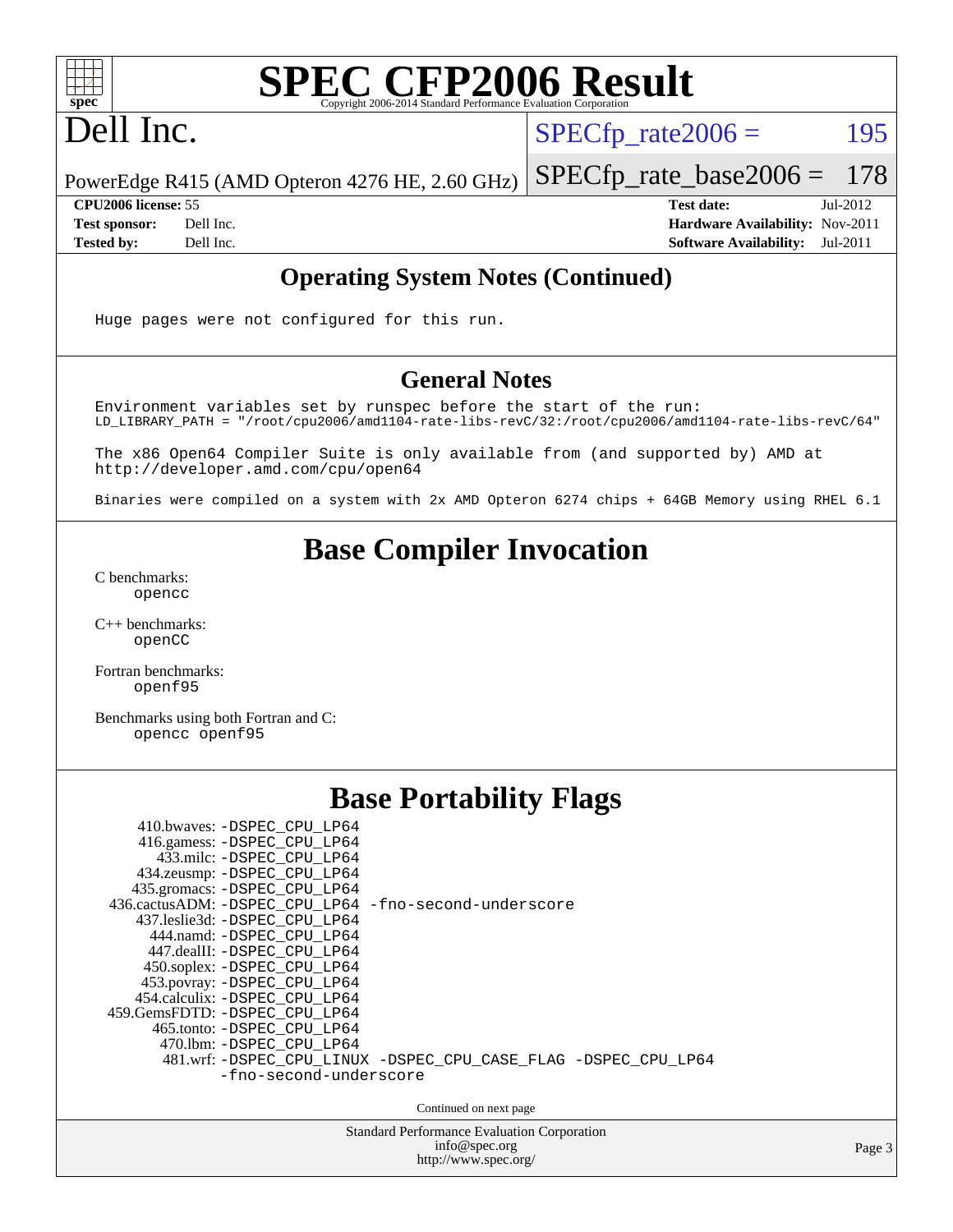## Dell Inc.

 $SPECTp\_rate2006 = 195$ 

PowerEdge R415 (AMD Opteron 4276 HE, 2.60 GHz)

[SPECfp\\_rate\\_base2006 =](http://www.spec.org/auto/cpu2006/Docs/result-fields.html#SPECfpratebase2006) 178

**[CPU2006 license:](http://www.spec.org/auto/cpu2006/Docs/result-fields.html#CPU2006license)** 55 **[Test date:](http://www.spec.org/auto/cpu2006/Docs/result-fields.html#Testdate)** Jul-2012 **[Test sponsor:](http://www.spec.org/auto/cpu2006/Docs/result-fields.html#Testsponsor)** Dell Inc. **[Hardware Availability:](http://www.spec.org/auto/cpu2006/Docs/result-fields.html#HardwareAvailability)** Nov-2011 **[Tested by:](http://www.spec.org/auto/cpu2006/Docs/result-fields.html#Testedby)** Dell Inc. **[Software Availability:](http://www.spec.org/auto/cpu2006/Docs/result-fields.html#SoftwareAvailability)** Jul-2011

## **[Base Portability Flags \(Continued\)](http://www.spec.org/auto/cpu2006/Docs/result-fields.html#BasePortabilityFlags)**

482.sphinx3: [-DSPEC\\_CPU\\_LP64](http://www.spec.org/cpu2006/results/res2012q3/cpu2006-20120716-23747.flags.html#suite_basePORTABILITY482_sphinx3_DSPEC_CPU_LP64)

### **[Base Optimization Flags](http://www.spec.org/auto/cpu2006/Docs/result-fields.html#BaseOptimizationFlags)**

[C benchmarks](http://www.spec.org/auto/cpu2006/Docs/result-fields.html#Cbenchmarks):

[-march=bdver1](http://www.spec.org/cpu2006/results/res2012q3/cpu2006-20120716-23747.flags.html#user_CCbase_F-march_fdb9f2653a6b3eaa60be4cf93a9ba5f3) [-Ofast](http://www.spec.org/cpu2006/results/res2012q3/cpu2006-20120716-23747.flags.html#user_CCbase_F-Ofast) [-OPT:malloc\\_alg=1](http://www.spec.org/cpu2006/results/res2012q3/cpu2006-20120716-23747.flags.html#user_CCbase_F-OPT:malloc_algorithm_58733815edefaa612c2ed769b716daa0) [-HP:bd=2m:heap=2m](http://www.spec.org/cpu2006/results/res2012q3/cpu2006-20120716-23747.flags.html#user_CCbase_F-HUGEPAGE_539c723a9f9bd1bd95cd839aeb740bae) [-IPA:plimit=8000](http://www.spec.org/cpu2006/results/res2012q3/cpu2006-20120716-23747.flags.html#user_CCbase_F-IPA:plimit_92cba83f3d47f09c7d5368fda93ddbd7) [-IPA:small\\_pu=100](http://www.spec.org/cpu2006/results/res2012q3/cpu2006-20120716-23747.flags.html#user_CCbase_F-IPA:small_pu_900a09767c6929d55c26ea3d32399996) [-mso](http://www.spec.org/cpu2006/results/res2012q3/cpu2006-20120716-23747.flags.html#user_CCbase_F-mso)

[C++ benchmarks:](http://www.spec.org/auto/cpu2006/Docs/result-fields.html#CXXbenchmarks)

[-march=bdver1](http://www.spec.org/cpu2006/results/res2012q3/cpu2006-20120716-23747.flags.html#user_CXXbase_F-march_fdb9f2653a6b3eaa60be4cf93a9ba5f3) [-Ofast](http://www.spec.org/cpu2006/results/res2012q3/cpu2006-20120716-23747.flags.html#user_CXXbase_F-Ofast) [-static](http://www.spec.org/cpu2006/results/res2012q3/cpu2006-20120716-23747.flags.html#user_CXXbase_F-static) [-CG:load\\_exe=0](http://www.spec.org/cpu2006/results/res2012q3/cpu2006-20120716-23747.flags.html#user_CXXbase_F-CG:load_exe_274d025dc8e91b4834366e9e44cd78e3) [-OPT:malloc\\_alg=1](http://www.spec.org/cpu2006/results/res2012q3/cpu2006-20120716-23747.flags.html#user_CXXbase_F-OPT:malloc_algorithm_58733815edefaa612c2ed769b716daa0) [-INLINE:aggressive=on](http://www.spec.org/cpu2006/results/res2012q3/cpu2006-20120716-23747.flags.html#user_CXXbase_F-INLINE:aggressive_e14807c0a1e56a6a83cb25ab07c7ae8a) [-HP:bd=2m:heap=2m](http://www.spec.org/cpu2006/results/res2012q3/cpu2006-20120716-23747.flags.html#user_CXXbase_F-HUGEPAGE_539c723a9f9bd1bd95cd839aeb740bae) [-D\\_\\_OPEN64\\_FAST\\_SET](http://www.spec.org/cpu2006/results/res2012q3/cpu2006-20120716-23747.flags.html#user_CXXbase_F-D__OPEN64_FAST_SET_294c6d8260f208640e5474aae24dc22e)

[Fortran benchmarks](http://www.spec.org/auto/cpu2006/Docs/result-fields.html#Fortranbenchmarks):

[-march=bdver1](http://www.spec.org/cpu2006/results/res2012q3/cpu2006-20120716-23747.flags.html#user_FCbase_F-march_fdb9f2653a6b3eaa60be4cf93a9ba5f3) [-Ofast](http://www.spec.org/cpu2006/results/res2012q3/cpu2006-20120716-23747.flags.html#user_FCbase_F-Ofast) [-LNO:blocking=off](http://www.spec.org/cpu2006/results/res2012q3/cpu2006-20120716-23747.flags.html#user_FCbase_F-LNO:blocking_806f5758a3ec85ed57cd5625787129f2) [-OPT:rsqrt=2](http://www.spec.org/cpu2006/results/res2012q3/cpu2006-20120716-23747.flags.html#user_FCbase_F-OPT:rsqrt_86267f9eadbaac77732db1e74eed7bf8) [-OPT:unroll\\_size=256](http://www.spec.org/cpu2006/results/res2012q3/cpu2006-20120716-23747.flags.html#user_FCbase_F-OPT:unroll_size_dfa492f42f50f580c3837c8b22d14f27) [-HP:bd=2m:heap=2m](http://www.spec.org/cpu2006/results/res2012q3/cpu2006-20120716-23747.flags.html#user_FCbase_F-HUGEPAGE_539c723a9f9bd1bd95cd839aeb740bae) [-mso](http://www.spec.org/cpu2006/results/res2012q3/cpu2006-20120716-23747.flags.html#user_FCbase_F-mso)

[Benchmarks using both Fortran and C](http://www.spec.org/auto/cpu2006/Docs/result-fields.html#BenchmarksusingbothFortranandC):

[-march=bdver1](http://www.spec.org/cpu2006/results/res2012q3/cpu2006-20120716-23747.flags.html#user_CC_FCbase_F-march_fdb9f2653a6b3eaa60be4cf93a9ba5f3) [-Ofast](http://www.spec.org/cpu2006/results/res2012q3/cpu2006-20120716-23747.flags.html#user_CC_FCbase_F-Ofast) [-OPT:malloc\\_alg=1](http://www.spec.org/cpu2006/results/res2012q3/cpu2006-20120716-23747.flags.html#user_CC_FCbase_F-OPT:malloc_algorithm_58733815edefaa612c2ed769b716daa0) [-HP:bd=2m:heap=2m](http://www.spec.org/cpu2006/results/res2012q3/cpu2006-20120716-23747.flags.html#user_CC_FCbase_F-HUGEPAGE_539c723a9f9bd1bd95cd839aeb740bae) [-IPA:plimit=8000](http://www.spec.org/cpu2006/results/res2012q3/cpu2006-20120716-23747.flags.html#user_CC_FCbase_F-IPA:plimit_92cba83f3d47f09c7d5368fda93ddbd7) [-IPA:small\\_pu=100](http://www.spec.org/cpu2006/results/res2012q3/cpu2006-20120716-23747.flags.html#user_CC_FCbase_F-IPA:small_pu_900a09767c6929d55c26ea3d32399996) [-mso](http://www.spec.org/cpu2006/results/res2012q3/cpu2006-20120716-23747.flags.html#user_CC_FCbase_F-mso) [-LNO:blocking=off](http://www.spec.org/cpu2006/results/res2012q3/cpu2006-20120716-23747.flags.html#user_CC_FCbase_F-LNO:blocking_806f5758a3ec85ed57cd5625787129f2) [-OPT:rsqrt=2](http://www.spec.org/cpu2006/results/res2012q3/cpu2006-20120716-23747.flags.html#user_CC_FCbase_F-OPT:rsqrt_86267f9eadbaac77732db1e74eed7bf8) [-OPT:unroll\\_size=256](http://www.spec.org/cpu2006/results/res2012q3/cpu2006-20120716-23747.flags.html#user_CC_FCbase_F-OPT:unroll_size_dfa492f42f50f580c3837c8b22d14f27)

#### **[Peak Compiler Invocation](http://www.spec.org/auto/cpu2006/Docs/result-fields.html#PeakCompilerInvocation)**

[C benchmarks](http://www.spec.org/auto/cpu2006/Docs/result-fields.html#Cbenchmarks): [opencc](http://www.spec.org/cpu2006/results/res2012q3/cpu2006-20120716-23747.flags.html#user_CCpeak_Fopencc)

[C++ benchmarks:](http://www.spec.org/auto/cpu2006/Docs/result-fields.html#CXXbenchmarks) [openCC](http://www.spec.org/cpu2006/results/res2012q3/cpu2006-20120716-23747.flags.html#user_CXXpeak_FopenCC)

[Fortran benchmarks](http://www.spec.org/auto/cpu2006/Docs/result-fields.html#Fortranbenchmarks): [openf95](http://www.spec.org/cpu2006/results/res2012q3/cpu2006-20120716-23747.flags.html#user_FCpeak_Fopenf95)

[Benchmarks using both Fortran and C](http://www.spec.org/auto/cpu2006/Docs/result-fields.html#BenchmarksusingbothFortranandC): [opencc](http://www.spec.org/cpu2006/results/res2012q3/cpu2006-20120716-23747.flags.html#user_CC_FCpeak_Fopencc) [openf95](http://www.spec.org/cpu2006/results/res2012q3/cpu2006-20120716-23747.flags.html#user_CC_FCpeak_Fopenf95)

#### **[Peak Portability Flags](http://www.spec.org/auto/cpu2006/Docs/result-fields.html#PeakPortabilityFlags)**

 410.bwaves: [-DSPEC\\_CPU\\_LP64](http://www.spec.org/cpu2006/results/res2012q3/cpu2006-20120716-23747.flags.html#suite_peakPORTABILITY410_bwaves_DSPEC_CPU_LP64) 416.gamess: [-DSPEC\\_CPU\\_LP64](http://www.spec.org/cpu2006/results/res2012q3/cpu2006-20120716-23747.flags.html#suite_peakPORTABILITY416_gamess_DSPEC_CPU_LP64) 433.milc: [-DSPEC\\_CPU\\_LP64](http://www.spec.org/cpu2006/results/res2012q3/cpu2006-20120716-23747.flags.html#suite_peakPORTABILITY433_milc_DSPEC_CPU_LP64) 434.zeusmp: [-DSPEC\\_CPU\\_LP64](http://www.spec.org/cpu2006/results/res2012q3/cpu2006-20120716-23747.flags.html#suite_peakPORTABILITY434_zeusmp_DSPEC_CPU_LP64) 435.gromacs: [-DSPEC\\_CPU\\_LP64](http://www.spec.org/cpu2006/results/res2012q3/cpu2006-20120716-23747.flags.html#suite_peakPORTABILITY435_gromacs_DSPEC_CPU_LP64) 436.cactusADM: [-DSPEC\\_CPU\\_LP64](http://www.spec.org/cpu2006/results/res2012q3/cpu2006-20120716-23747.flags.html#suite_peakPORTABILITY436_cactusADM_DSPEC_CPU_LP64) [-fno-second-underscore](http://www.spec.org/cpu2006/results/res2012q3/cpu2006-20120716-23747.flags.html#user_peakFPORTABILITY436_cactusADM_F-fno-second-underscore)

Continued on next page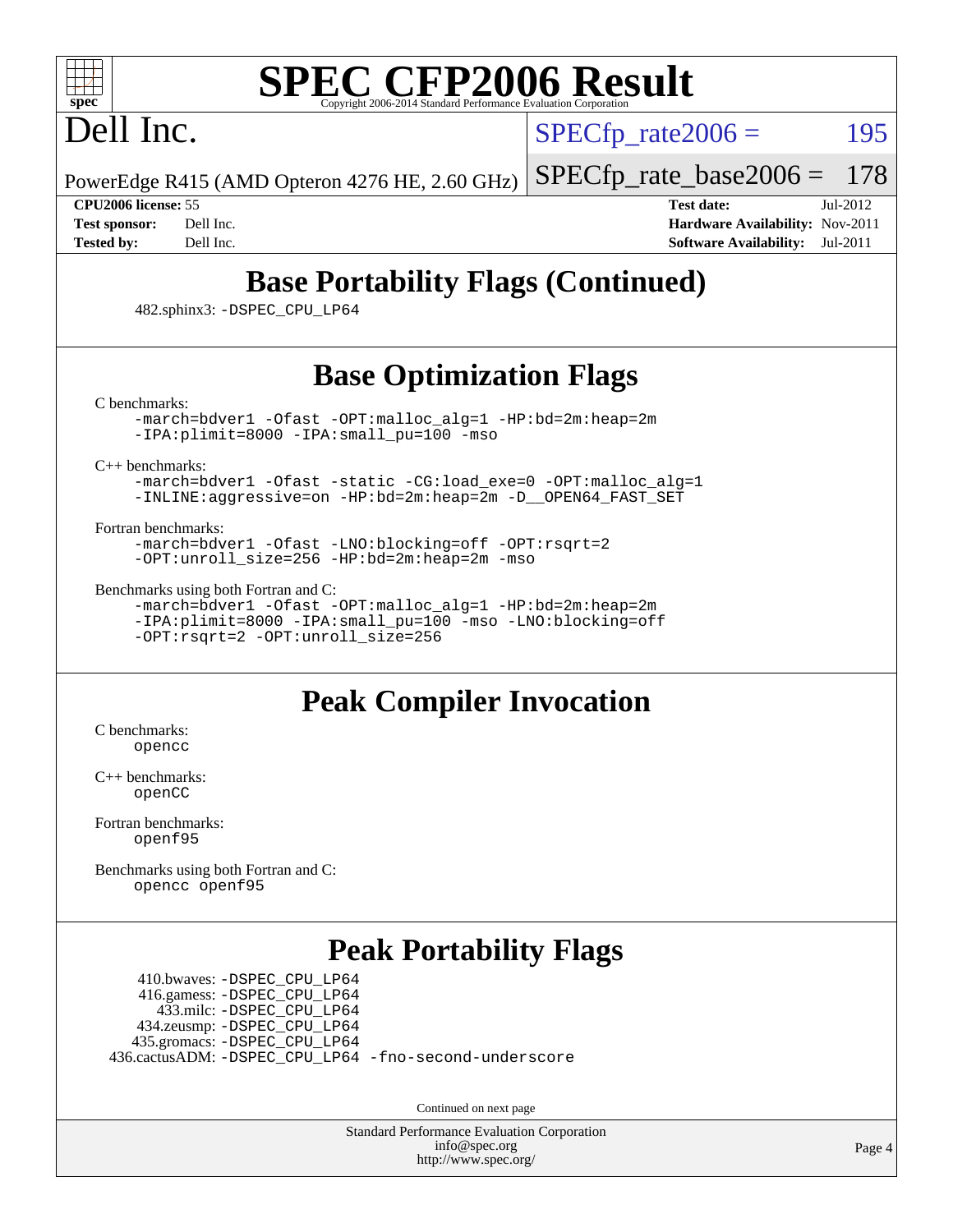

## Dell Inc.

 $SPECTp\_rate2006 = 195$ 

PowerEdge R415 (AMD Opteron 4276 HE, 2.60 GHz) [SPECfp\\_rate\\_base2006 =](http://www.spec.org/auto/cpu2006/Docs/result-fields.html#SPECfpratebase2006) 178

**[CPU2006 license:](http://www.spec.org/auto/cpu2006/Docs/result-fields.html#CPU2006license)** 55 **[Test date:](http://www.spec.org/auto/cpu2006/Docs/result-fields.html#Testdate)** Jul-2012 **[Test sponsor:](http://www.spec.org/auto/cpu2006/Docs/result-fields.html#Testsponsor)** Dell Inc. **[Hardware Availability:](http://www.spec.org/auto/cpu2006/Docs/result-fields.html#HardwareAvailability)** Nov-2011 **[Tested by:](http://www.spec.org/auto/cpu2006/Docs/result-fields.html#Testedby)** Dell Inc. **[Software Availability:](http://www.spec.org/auto/cpu2006/Docs/result-fields.html#SoftwareAvailability)** Jul-2011

## **[Peak Portability Flags \(Continued\)](http://www.spec.org/auto/cpu2006/Docs/result-fields.html#PeakPortabilityFlags)**

 437.leslie3d: [-DSPEC\\_CPU\\_LP64](http://www.spec.org/cpu2006/results/res2012q3/cpu2006-20120716-23747.flags.html#suite_peakPORTABILITY437_leslie3d_DSPEC_CPU_LP64) 444.namd: [-DSPEC\\_CPU\\_LP64](http://www.spec.org/cpu2006/results/res2012q3/cpu2006-20120716-23747.flags.html#suite_peakPORTABILITY444_namd_DSPEC_CPU_LP64) 453.povray: [-DSPEC\\_CPU\\_LP64](http://www.spec.org/cpu2006/results/res2012q3/cpu2006-20120716-23747.flags.html#suite_peakPORTABILITY453_povray_DSPEC_CPU_LP64) 454.calculix: [-DSPEC\\_CPU\\_LP64](http://www.spec.org/cpu2006/results/res2012q3/cpu2006-20120716-23747.flags.html#suite_peakPORTABILITY454_calculix_DSPEC_CPU_LP64) 459.GemsFDTD: [-DSPEC\\_CPU\\_LP64](http://www.spec.org/cpu2006/results/res2012q3/cpu2006-20120716-23747.flags.html#suite_peakPORTABILITY459_GemsFDTD_DSPEC_CPU_LP64) 465.tonto: [-DSPEC\\_CPU\\_LP64](http://www.spec.org/cpu2006/results/res2012q3/cpu2006-20120716-23747.flags.html#suite_peakPORTABILITY465_tonto_DSPEC_CPU_LP64) 470.lbm: [-DSPEC\\_CPU\\_LP64](http://www.spec.org/cpu2006/results/res2012q3/cpu2006-20120716-23747.flags.html#suite_peakPORTABILITY470_lbm_DSPEC_CPU_LP64) 481.wrf: [-DSPEC\\_CPU\\_LINUX](http://www.spec.org/cpu2006/results/res2012q3/cpu2006-20120716-23747.flags.html#b481.wrf_peakPORTABILITY_DSPEC_CPU_LINUX) [-DSPEC\\_CPU\\_CASE\\_FLAG](http://www.spec.org/cpu2006/results/res2012q3/cpu2006-20120716-23747.flags.html#b481.wrf_peakPORTABILITY_DSPEC_CPU_CASE_FLAG) [-DSPEC\\_CPU\\_LP64](http://www.spec.org/cpu2006/results/res2012q3/cpu2006-20120716-23747.flags.html#suite_peakPORTABILITY481_wrf_DSPEC_CPU_LP64) [-fno-second-underscore](http://www.spec.org/cpu2006/results/res2012q3/cpu2006-20120716-23747.flags.html#user_peakFPORTABILITY481_wrf_F-fno-second-underscore) 482.sphinx3: [-DSPEC\\_CPU\\_LP64](http://www.spec.org/cpu2006/results/res2012q3/cpu2006-20120716-23747.flags.html#suite_peakPORTABILITY482_sphinx3_DSPEC_CPU_LP64)

#### **[Peak Optimization Flags](http://www.spec.org/auto/cpu2006/Docs/result-fields.html#PeakOptimizationFlags)**

#### [C benchmarks](http://www.spec.org/auto/cpu2006/Docs/result-fields.html#Cbenchmarks):

 433.milc: [-march=bdver1](http://www.spec.org/cpu2006/results/res2012q3/cpu2006-20120716-23747.flags.html#user_peakCCLD433_milc_F-march_fdb9f2653a6b3eaa60be4cf93a9ba5f3) [-Ofast](http://www.spec.org/cpu2006/results/res2012q3/cpu2006-20120716-23747.flags.html#user_peakCOPTIMIZE433_milc_F-Ofast) [-CG:movnti=1](http://www.spec.org/cpu2006/results/res2012q3/cpu2006-20120716-23747.flags.html#user_peakCOPTIMIZE433_milc_F-CG:movnti_c5191dc1f6da57382570e339f0143b6b) [-CG:locs\\_best=on](http://www.spec.org/cpu2006/results/res2012q3/cpu2006-20120716-23747.flags.html#user_peakCOPTIMIZE433_milc_F-CG:locs_best_44bf6c0eb80ac6a9a061cf7622f6bbb4) [-HP:bdt=2m:heap=2m](http://www.spec.org/cpu2006/results/res2012q3/cpu2006-20120716-23747.flags.html#user_peakCOPTIMIZE433_milc_F-HUGEPAGE_855e97383b49831f390a2af16fe7202f) [-IPA:plimit=7000](http://www.spec.org/cpu2006/results/res2012q3/cpu2006-20120716-23747.flags.html#user_peakCOPTIMIZE433_milc_F-IPA:plimit_9ab6b7e2a03099d305c7c932a2b08e7b) [-IPA:callee\\_limit=1200](http://www.spec.org/cpu2006/results/res2012q3/cpu2006-20120716-23747.flags.html#user_peakCOPTIMIZE433_milc_F-IPA:callee_limit_84570d230861a5f7e1ef8b9d520820bd) [-OPT:struct\\_array\\_copy=2](http://www.spec.org/cpu2006/results/res2012q3/cpu2006-20120716-23747.flags.html#user_peakCOPTIMIZE433_milc_F-OPT:struct_array_copy_974d2ad8eca78b540f82de85c2718c76) [-OPT:alias=field\\_sensitive](http://www.spec.org/cpu2006/results/res2012q3/cpu2006-20120716-23747.flags.html#user_peakCOPTIMIZE433_milc_F-OPT:alias_5e8b0b9ccca45811fc77b81277beeeb6) [-mso](http://www.spec.org/cpu2006/results/res2012q3/cpu2006-20120716-23747.flags.html#user_peakCOPTIMIZE433_milc_F-mso)

 470.lbm: [-march=bdver1](http://www.spec.org/cpu2006/results/res2012q3/cpu2006-20120716-23747.flags.html#user_peakCCLD470_lbm_F-march_fdb9f2653a6b3eaa60be4cf93a9ba5f3) [-Ofast](http://www.spec.org/cpu2006/results/res2012q3/cpu2006-20120716-23747.flags.html#user_peakCOPTIMIZE470_lbm_F-Ofast) [-CG:cmp\\_peep=on](http://www.spec.org/cpu2006/results/res2012q3/cpu2006-20120716-23747.flags.html#user_peakCOPTIMIZE470_lbm_F-CG:cmp_peep_ab90c979e95bee1f1f617a32622424ed) [-OPT:unroll\\_times\\_max=8](http://www.spec.org/cpu2006/results/res2012q3/cpu2006-20120716-23747.flags.html#user_peakCOPTIMIZE470_lbm_F-OPT:unroll_times_max_1ad8852298ca2c36a68b2d007aae0e22) [-OPT:unroll\\_size=256](http://www.spec.org/cpu2006/results/res2012q3/cpu2006-20120716-23747.flags.html#user_peakCOPTIMIZE470_lbm_F-OPT:unroll_size_dfa492f42f50f580c3837c8b22d14f27) [-OPT:unroll\\_level=2](http://www.spec.org/cpu2006/results/res2012q3/cpu2006-20120716-23747.flags.html#user_peakCOPTIMIZE470_lbm_F-OPT:unroll_level_2cd767e66711a193dd7aad8ffe1e4d20) [-OPT:keep\\_ext=on](http://www.spec.org/cpu2006/results/res2012q3/cpu2006-20120716-23747.flags.html#user_peakCOPTIMIZE470_lbm_F-OPT:keep_ext_4dbb9969188886aadf10437ce9577910) [-HP:bdt=2m:heap=2m](http://www.spec.org/cpu2006/results/res2012q3/cpu2006-20120716-23747.flags.html#user_peakCOPTIMIZE470_lbm_F-HUGEPAGE_855e97383b49831f390a2af16fe7202f) [-IPA:plimit=8000](http://www.spec.org/cpu2006/results/res2012q3/cpu2006-20120716-23747.flags.html#user_peakCOPTIMIZE470_lbm_F-IPA:plimit_92cba83f3d47f09c7d5368fda93ddbd7) [-IPA:small\\_pu=100](http://www.spec.org/cpu2006/results/res2012q3/cpu2006-20120716-23747.flags.html#user_peakCOPTIMIZE470_lbm_F-IPA:small_pu_900a09767c6929d55c26ea3d32399996) [-mso](http://www.spec.org/cpu2006/results/res2012q3/cpu2006-20120716-23747.flags.html#user_peakCOPTIMIZE470_lbm_F-mso)

 482.sphinx3: [-march=bdver1](http://www.spec.org/cpu2006/results/res2012q3/cpu2006-20120716-23747.flags.html#user_peakCCLD482_sphinx3_F-march_fdb9f2653a6b3eaa60be4cf93a9ba5f3) [-fb\\_create fbdata](http://www.spec.org/cpu2006/results/res2012q3/cpu2006-20120716-23747.flags.html#user_peakPASS1_CFLAGSPASS1_LDFLAGS482_sphinx3_F-fb_create_filename)(pass 1) [-fb\\_opt fbdata](http://www.spec.org/cpu2006/results/res2012q3/cpu2006-20120716-23747.flags.html#user_peakPASS2_CFLAGSPASS2_LDFLAGS482_sphinx3_F-fb_opt_filename)(pass 2) [-Ofast](http://www.spec.org/cpu2006/results/res2012q3/cpu2006-20120716-23747.flags.html#user_peakCOPTIMIZE482_sphinx3_F-Ofast) [-IPA:plimit=1000](http://www.spec.org/cpu2006/results/res2012q3/cpu2006-20120716-23747.flags.html#user_peakCOPTIMIZE482_sphinx3_F-IPA:plimit_a21635e8c676b861cbb49424034e8738) [-OPT:malloc\\_alg=2](http://www.spec.org/cpu2006/results/res2012q3/cpu2006-20120716-23747.flags.html#user_peakCOPTIMIZE482_sphinx3_F-OPT:malloc_algorithm_e62903d0840423b2a5cd674766328c33) [-CG:cmp\\_peep=on](http://www.spec.org/cpu2006/results/res2012q3/cpu2006-20120716-23747.flags.html#user_peakCOPTIMIZE482_sphinx3_F-CG:cmp_peep_ab90c979e95bee1f1f617a32622424ed) [-CG:local\\_sched\\_alg=2](http://www.spec.org/cpu2006/results/res2012q3/cpu2006-20120716-23747.flags.html#user_peakCOPTIMIZE482_sphinx3_F-CG:local_sched_alg_7e9cde87db6e5e7117cdd873e1f958ca) [-CG:p2align=0](http://www.spec.org/cpu2006/results/res2012q3/cpu2006-20120716-23747.flags.html#user_peakCOPTIMIZE482_sphinx3_F-CG:p2align_f0b0486d75f2be7d5254cfc84ff9845e) [-INLINE:aggressive=on](http://www.spec.org/cpu2006/results/res2012q3/cpu2006-20120716-23747.flags.html#user_peakCOPTIMIZE482_sphinx3_F-INLINE:aggressive_e14807c0a1e56a6a83cb25ab07c7ae8a) [-LNO:prefetch=2](http://www.spec.org/cpu2006/results/res2012q3/cpu2006-20120716-23747.flags.html#user_peakCOPTIMIZE482_sphinx3_F-LNO:prefetch_9aee81855ba0592a3c8a40ba7b041143) [-LNO:prefetch\\_ahead=4](http://www.spec.org/cpu2006/results/res2012q3/cpu2006-20120716-23747.flags.html#user_peakCOPTIMIZE482_sphinx3_F-LNO:prefetch_ahead_8c6859a25238ee4458253845ce09b91d) [-mso](http://www.spec.org/cpu2006/results/res2012q3/cpu2006-20120716-23747.flags.html#user_peakCOPTIMIZE482_sphinx3_F-mso)

#### [C++ benchmarks:](http://www.spec.org/auto/cpu2006/Docs/result-fields.html#CXXbenchmarks)

 444.namd: [-march=bdver1](http://www.spec.org/cpu2006/results/res2012q3/cpu2006-20120716-23747.flags.html#user_peakCXXLD444_namd_F-march_fdb9f2653a6b3eaa60be4cf93a9ba5f3) [-fb\\_create fbdata](http://www.spec.org/cpu2006/results/res2012q3/cpu2006-20120716-23747.flags.html#user_peakPASS1_CXXFLAGSPASS1_LDFLAGS444_namd_F-fb_create_filename)(pass 1) [-fb\\_opt fbdata](http://www.spec.org/cpu2006/results/res2012q3/cpu2006-20120716-23747.flags.html#user_peakPASS2_CXXFLAGSPASS2_LDFLAGS444_namd_F-fb_opt_filename)(pass 2) [-Ofast](http://www.spec.org/cpu2006/results/res2012q3/cpu2006-20120716-23747.flags.html#user_peakCXXOPTIMIZE444_namd_F-Ofast) [-IPA:plimit=3000](http://www.spec.org/cpu2006/results/res2012q3/cpu2006-20120716-23747.flags.html#user_peakCXXOPTIMIZE444_namd_F-IPA:plimit_1271b34fa8b6ba660886afb001b0afe7) [-LNO:ignore\\_feedback=off](http://www.spec.org/cpu2006/results/res2012q3/cpu2006-20120716-23747.flags.html#user_peakCXXOPTIMIZE444_namd_F-LNO:ignore_feedback_1d6d06f39185b277a955c10dfd0a9a73) [-CG:local\\_sched\\_alg=2](http://www.spec.org/cpu2006/results/res2012q3/cpu2006-20120716-23747.flags.html#user_peakCXXOPTIMIZE444_namd_F-CG:local_sched_alg_7e9cde87db6e5e7117cdd873e1f958ca) [-CG:load\\_exe=0](http://www.spec.org/cpu2006/results/res2012q3/cpu2006-20120716-23747.flags.html#user_peakCXXOPTIMIZE444_namd_F-CG:load_exe_274d025dc8e91b4834366e9e44cd78e3) [-OPT:unroll\\_size=256](http://www.spec.org/cpu2006/results/res2012q3/cpu2006-20120716-23747.flags.html#user_peakCXXOPTIMIZE444_namd_F-OPT:unroll_size_dfa492f42f50f580c3837c8b22d14f27) [-fno-exceptions](http://www.spec.org/cpu2006/results/res2012q3/cpu2006-20120716-23747.flags.html#user_peakCXXOPTIMIZE444_namd_F-fexceptions) [-HP:bdt=2m:heap=2m](http://www.spec.org/cpu2006/results/res2012q3/cpu2006-20120716-23747.flags.html#user_peakCXXOPTIMIZE444_namd_F-HUGEPAGE_855e97383b49831f390a2af16fe7202f)

 447.dealII: [-march=bdver1](http://www.spec.org/cpu2006/results/res2012q3/cpu2006-20120716-23747.flags.html#user_peakCXXLD447_dealII_F-march_fdb9f2653a6b3eaa60be4cf93a9ba5f3) [-Ofast](http://www.spec.org/cpu2006/results/res2012q3/cpu2006-20120716-23747.flags.html#user_peakCXXOPTIMIZE447_dealII_F-Ofast) [-D\\_\\_OPEN64\\_FAST\\_SET](http://www.spec.org/cpu2006/results/res2012q3/cpu2006-20120716-23747.flags.html#user_peakCXXOPTIMIZE447_dealII_F-D__OPEN64_FAST_SET_294c6d8260f208640e5474aae24dc22e) [-static](http://www.spec.org/cpu2006/results/res2012q3/cpu2006-20120716-23747.flags.html#user_peakCXXOPTIMIZE447_dealII_F-static) [-INLINE:aggressive=on](http://www.spec.org/cpu2006/results/res2012q3/cpu2006-20120716-23747.flags.html#user_peakCXXOPTIMIZE447_dealII_F-INLINE:aggressive_e14807c0a1e56a6a83cb25ab07c7ae8a) [-LNO:opt=0](http://www.spec.org/cpu2006/results/res2012q3/cpu2006-20120716-23747.flags.html#user_peakCXXOPTIMIZE447_dealII_F-LNO:opt_b91e8b13d06f45039299c6496cc69a5f) [-LNO:simd=0](http://www.spec.org/cpu2006/results/res2012q3/cpu2006-20120716-23747.flags.html#user_peakCXXOPTIMIZE447_dealII_F-LNO:simd_fe5269a1a2b4239f5b10f7374245fa5e) [-fno-emit-exceptions](http://www.spec.org/cpu2006/results/res2012q3/cpu2006-20120716-23747.flags.html#user_peakCXXOPTIMIZE447_dealII_F-fno-emit-exceptions) [-m32](http://www.spec.org/cpu2006/results/res2012q3/cpu2006-20120716-23747.flags.html#user_peakCXXOPTIMIZE447_dealII_F-m32) [-OPT:unroll\\_times\\_max=8](http://www.spec.org/cpu2006/results/res2012q3/cpu2006-20120716-23747.flags.html#user_peakCXXOPTIMIZE447_dealII_F-OPT:unroll_times_max_1ad8852298ca2c36a68b2d007aae0e22) [-OPT:unroll\\_size=256](http://www.spec.org/cpu2006/results/res2012q3/cpu2006-20120716-23747.flags.html#user_peakCXXOPTIMIZE447_dealII_F-OPT:unroll_size_dfa492f42f50f580c3837c8b22d14f27) [-OPT:unroll\\_level=2](http://www.spec.org/cpu2006/results/res2012q3/cpu2006-20120716-23747.flags.html#user_peakCXXOPTIMIZE447_dealII_F-OPT:unroll_level_2cd767e66711a193dd7aad8ffe1e4d20) [-HP:bdt=2m:heap=2m](http://www.spec.org/cpu2006/results/res2012q3/cpu2006-20120716-23747.flags.html#user_peakCXXOPTIMIZE447_dealII_F-HUGEPAGE_855e97383b49831f390a2af16fe7202f) [-GRA:unspill=on](http://www.spec.org/cpu2006/results/res2012q3/cpu2006-20120716-23747.flags.html#user_peakCXXOPTIMIZE447_dealII_F-GRA:unspill_1a6c98043856890311246be72b057593) [-CG:cmp\\_peep=on](http://www.spec.org/cpu2006/results/res2012q3/cpu2006-20120716-23747.flags.html#user_peakCXXOPTIMIZE447_dealII_F-CG:cmp_peep_ab90c979e95bee1f1f617a32622424ed) [-CG:movext\\_icmp=off](http://www.spec.org/cpu2006/results/res2012q3/cpu2006-20120716-23747.flags.html#user_peakCXXOPTIMIZE447_dealII_F-CG:movext_icmp_460c980612b8c1bf4cfe85e9a0188f7b) [-TENV:frame\\_pointer=off](http://www.spec.org/cpu2006/results/res2012q3/cpu2006-20120716-23747.flags.html#user_peakCXXOPTIMIZE447_dealII_F-TENV:frame_pointer_2e92068e13bfe2cecb58286df627594f)

```
 450.soplex: -march=bdver1 -fb_create fbdata(pass 1)
-fb_opt fbdata(pass 2) -O3 -LNO:ignore_feedback=off
-INLINE:aggressive=on -OPT:RO=1 -OPT:IEEE_arith=3
-OPT:IEEE_NaN_Inf=off -OPT:fold_unsigned_relops=on
```
Continued on next page

```
Standard Performance Evaluation Corporation
      info@spec.org
   http://www.spec.org/
```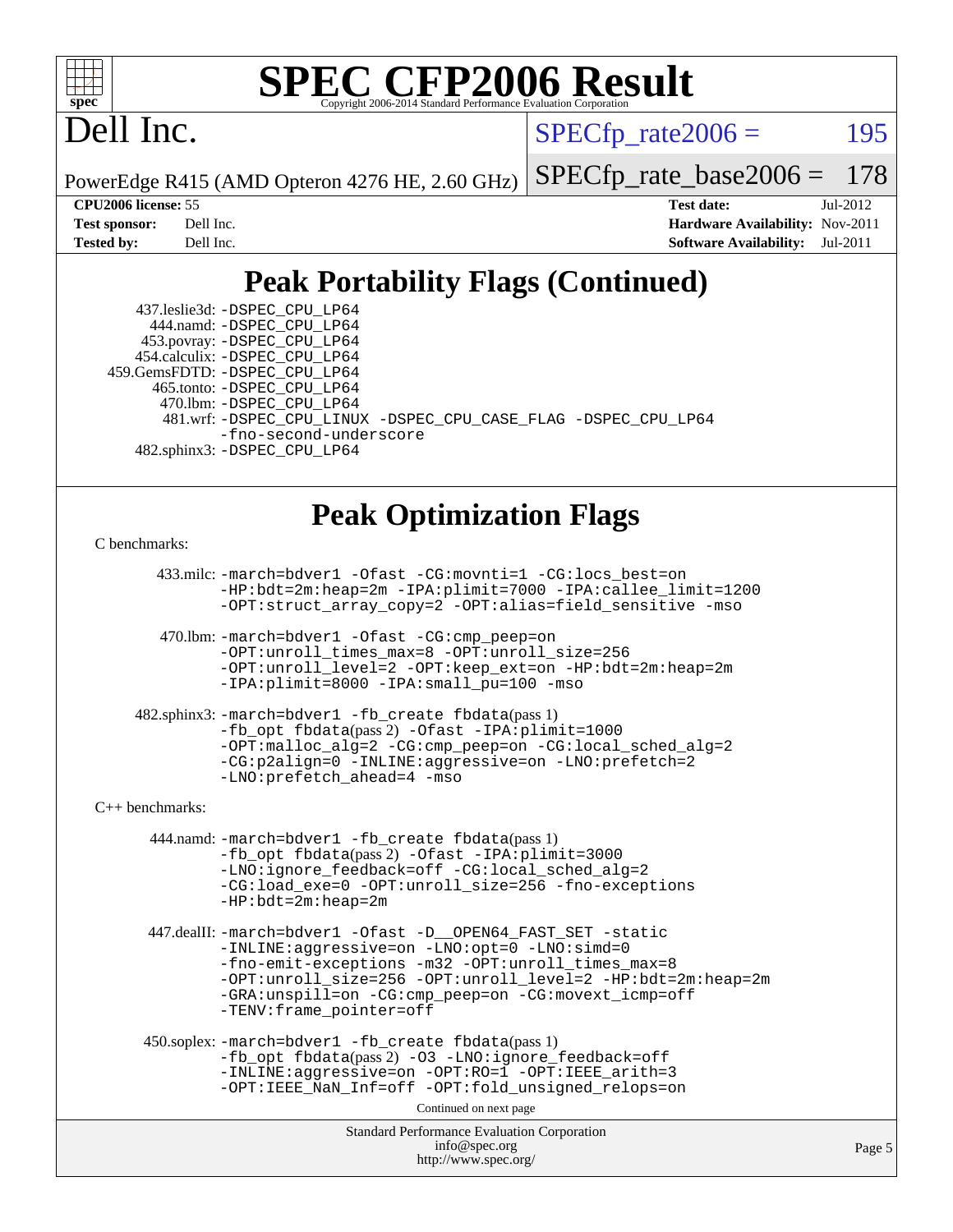Dell Inc.

 $SPECTp\_rate2006 = 195$ 

PowerEdge R415 (AMD Opteron 4276 HE, 2.60 GHz) [SPECfp\\_rate\\_base2006 =](http://www.spec.org/auto/cpu2006/Docs/result-fields.html#SPECfpratebase2006) 178

**[CPU2006 license:](http://www.spec.org/auto/cpu2006/Docs/result-fields.html#CPU2006license)** 55 **[Test date:](http://www.spec.org/auto/cpu2006/Docs/result-fields.html#Testdate)** Jul-2012 **[Test sponsor:](http://www.spec.org/auto/cpu2006/Docs/result-fields.html#Testsponsor)** Dell Inc. **[Hardware Availability:](http://www.spec.org/auto/cpu2006/Docs/result-fields.html#HardwareAvailability)** Nov-2011 **[Tested by:](http://www.spec.org/auto/cpu2006/Docs/result-fields.html#Testedby)** Dell Inc. **[Software Availability:](http://www.spec.org/auto/cpu2006/Docs/result-fields.html#SoftwareAvailability)** Jul-2011

### **[Peak Optimization Flags \(Continued\)](http://www.spec.org/auto/cpu2006/Docs/result-fields.html#PeakOptimizationFlags)**

 450.soplex (continued): [-fno-exceptions](http://www.spec.org/cpu2006/results/res2012q3/cpu2006-20120716-23747.flags.html#user_peakCXXOPTIMIZE450_soplex_F-fexceptions) [-CG:p2align=0](http://www.spec.org/cpu2006/results/res2012q3/cpu2006-20120716-23747.flags.html#user_peakCXXOPTIMIZE450_soplex_F-CG:p2align_f0b0486d75f2be7d5254cfc84ff9845e) [-m32](http://www.spec.org/cpu2006/results/res2012q3/cpu2006-20120716-23747.flags.html#user_peakCXXOPTIMIZE450_soplex_F-m32) [-HP:bdt=2m:heap=2m](http://www.spec.org/cpu2006/results/res2012q3/cpu2006-20120716-23747.flags.html#user_peakCXXOPTIMIZE450_soplex_F-HUGEPAGE_855e97383b49831f390a2af16fe7202f) [-WOPT:sib=on](http://www.spec.org/cpu2006/results/res2012q3/cpu2006-20120716-23747.flags.html#user_peakCXXOPTIMIZE450_soplex_F-WOPT:sib_922e769c7f0e2d4dff1b4919612a4b7b) 453.povray: [-march=bdver1](http://www.spec.org/cpu2006/results/res2012q3/cpu2006-20120716-23747.flags.html#user_peakCXXLD453_povray_F-march_fdb9f2653a6b3eaa60be4cf93a9ba5f3) [-fb\\_create fbdata](http://www.spec.org/cpu2006/results/res2012q3/cpu2006-20120716-23747.flags.html#user_peakPASS1_CXXFLAGSPASS1_LDFLAGS453_povray_F-fb_create_filename)(pass 1) [-fb\\_opt fbdata](http://www.spec.org/cpu2006/results/res2012q3/cpu2006-20120716-23747.flags.html#user_peakPASS2_CXXFLAGSPASS2_LDFLAGS453_povray_F-fb_opt_filename)(pass 2) [-Ofast](http://www.spec.org/cpu2006/results/res2012q3/cpu2006-20120716-23747.flags.html#user_peakCXXOPTIMIZE453_povray_F-Ofast) [-CG:pre\\_local\\_sched=off](http://www.spec.org/cpu2006/results/res2012q3/cpu2006-20120716-23747.flags.html#user_peakCXXOPTIMIZE453_povray_F-CG:pre_local_sched_7bb173f1e7fa183e34a713f624fd3d48) [-CG:p2align=0](http://www.spec.org/cpu2006/results/res2012q3/cpu2006-20120716-23747.flags.html#user_peakCXXOPTIMIZE453_povray_F-CG:p2align_f0b0486d75f2be7d5254cfc84ff9845e) [-CG:p2align\\_split=on](http://www.spec.org/cpu2006/results/res2012q3/cpu2006-20120716-23747.flags.html#user_peakCXXOPTIMIZE453_povray_F-CG:p2align_split_d3c870c09536e0050f2c4511144583c6) [-CG:dsched=on](http://www.spec.org/cpu2006/results/res2012q3/cpu2006-20120716-23747.flags.html#user_peakCXXOPTIMIZE453_povray_F-CG:dsched_25fd6bf9b1a971fa5ea06b24e400231d) [-INLINE:aggressive=on](http://www.spec.org/cpu2006/results/res2012q3/cpu2006-20120716-23747.flags.html#user_peakCXXOPTIMIZE453_povray_F-INLINE:aggressive_e14807c0a1e56a6a83cb25ab07c7ae8a) [-HP:bd=2m:heap=2m](http://www.spec.org/cpu2006/results/res2012q3/cpu2006-20120716-23747.flags.html#user_peakCXXOPTIMIZE453_povray_F-HUGEPAGE_539c723a9f9bd1bd95cd839aeb740bae) [-OPT:transform=2](http://www.spec.org/cpu2006/results/res2012q3/cpu2006-20120716-23747.flags.html#user_peakCXXOPTIMIZE453_povray_F-OPT:transform_77d6ba2bcf219650ff666b5f6fc3337f) [-OPT:alias=disjoint](http://www.spec.org/cpu2006/results/res2012q3/cpu2006-20120716-23747.flags.html#user_peakCXXOPTIMIZE453_povray_F-OPT:alias_af85d624bc8c113f27b06a81a9df063d) [-WOPT:aggcm=0](http://www.spec.org/cpu2006/results/res2012q3/cpu2006-20120716-23747.flags.html#user_peakCXXOPTIMIZE453_povray_F-WOPT:aggcm_b337dc970a129b82f6cf4a641df841eb) [Fortran benchmarks](http://www.spec.org/auto/cpu2006/Docs/result-fields.html#Fortranbenchmarks): 410.bwaves: [-march=bdver1](http://www.spec.org/cpu2006/results/res2012q3/cpu2006-20120716-23747.flags.html#user_peakFCLD410_bwaves_F-march_fdb9f2653a6b3eaa60be4cf93a9ba5f3) [-fb\\_create fbdata](http://www.spec.org/cpu2006/results/res2012q3/cpu2006-20120716-23747.flags.html#user_peakPASS1_FFLAGSPASS1_LDFLAGS410_bwaves_F-fb_create_filename)(pass 1) [-fb\\_opt fbdata](http://www.spec.org/cpu2006/results/res2012q3/cpu2006-20120716-23747.flags.html#user_peakPASS2_FFLAGSPASS2_LDFLAGS410_bwaves_F-fb_opt_filename)(pass 2) [-Ofast](http://www.spec.org/cpu2006/results/res2012q3/cpu2006-20120716-23747.flags.html#user_peakFOPTIMIZE410_bwaves_F-Ofast) [-OPT:Ofast](http://www.spec.org/cpu2006/results/res2012q3/cpu2006-20120716-23747.flags.html#user_peakFOPTIMIZE410_bwaves_F-OPT:Ofast) [-OPT:treeheight=on](http://www.spec.org/cpu2006/results/res2012q3/cpu2006-20120716-23747.flags.html#user_peakFOPTIMIZE410_bwaves_F-OPT:treeheight_cfc70e9aefb9f92101ba198ff7377f7c) [-LNO:blocking=off](http://www.spec.org/cpu2006/results/res2012q3/cpu2006-20120716-23747.flags.html#user_peakFOPTIMIZE410_bwaves_F-LNO:blocking_806f5758a3ec85ed57cd5625787129f2) [-LNO:ignore\\_feedback=off](http://www.spec.org/cpu2006/results/res2012q3/cpu2006-20120716-23747.flags.html#user_peakFOPTIMIZE410_bwaves_F-LNO:ignore_feedback_1d6d06f39185b277a955c10dfd0a9a73) [-LNO:fu=4](http://www.spec.org/cpu2006/results/res2012q3/cpu2006-20120716-23747.flags.html#user_peakFOPTIMIZE410_bwaves_F-LNO:full_unroll_1b24e063ced7eac4cde39ed4795d4acc) [-LNO:loop\\_model\\_simd=on](http://www.spec.org/cpu2006/results/res2012q3/cpu2006-20120716-23747.flags.html#user_peakFOPTIMIZE410_bwaves_F-LNO:loop_model_simd_3cf34eca93fb340105f75f1c09e0ffcf) [-LNO:simd\\_rm\\_unity\\_remainder=on](http://www.spec.org/cpu2006/results/res2012q3/cpu2006-20120716-23747.flags.html#user_peakFOPTIMIZE410_bwaves_F-LNO:simd_rm_unity_remainder_167c8b757674ca9cdefbef1e9aa40ef1) [-WOPT:aggstr=0](http://www.spec.org/cpu2006/results/res2012q3/cpu2006-20120716-23747.flags.html#user_peakFOPTIMIZE410_bwaves_F-WOPT:aggstr_e9f678663e612582e440992a3901d0b4) [-HP:bdt=2m:heap=2m](http://www.spec.org/cpu2006/results/res2012q3/cpu2006-20120716-23747.flags.html#user_peakFOPTIMIZE410_bwaves_F-HUGEPAGE_855e97383b49831f390a2af16fe7202f) [-CG:cmp\\_peep=on](http://www.spec.org/cpu2006/results/res2012q3/cpu2006-20120716-23747.flags.html#user_peakFOPTIMIZE410_bwaves_F-CG:cmp_peep_ab90c979e95bee1f1f617a32622424ed) 416.gamess: [-march=bdver1](http://www.spec.org/cpu2006/results/res2012q3/cpu2006-20120716-23747.flags.html#user_peakFCLD416_gamess_F-march_fdb9f2653a6b3eaa60be4cf93a9ba5f3) [-fb\\_create fbdata](http://www.spec.org/cpu2006/results/res2012q3/cpu2006-20120716-23747.flags.html#user_peakPASS1_FFLAGSPASS1_LDFLAGS416_gamess_F-fb_create_filename)(pass 1) [-fb\\_opt fbdata](http://www.spec.org/cpu2006/results/res2012q3/cpu2006-20120716-23747.flags.html#user_peakPASS2_FFLAGSPASS2_LDFLAGS416_gamess_F-fb_opt_filename)(pass 2) [-O3](http://www.spec.org/cpu2006/results/res2012q3/cpu2006-20120716-23747.flags.html#user_peakFOPTIMIZE416_gamess_F-O3) [-LNO:fu=6](http://www.spec.org/cpu2006/results/res2012q3/cpu2006-20120716-23747.flags.html#user_peakFOPTIMIZE416_gamess_F-LNO:full_unroll_3286c2d175e5cd3c391f9ebb1917057c) [-LNO:blocking=0](http://www.spec.org/cpu2006/results/res2012q3/cpu2006-20120716-23747.flags.html#user_peakFOPTIMIZE416_gamess_F-LNO:blocking_f05bf6a7a6c1d0fdc72c448778ff5994) [-LNO:simd=0](http://www.spec.org/cpu2006/results/res2012q3/cpu2006-20120716-23747.flags.html#user_peakFOPTIMIZE416_gamess_F-LNO:simd_fe5269a1a2b4239f5b10f7374245fa5e) [-OPT:Ofast](http://www.spec.org/cpu2006/results/res2012q3/cpu2006-20120716-23747.flags.html#user_peakFOPTIMIZE416_gamess_F-OPT:Ofast) [-OPT:ro=3](http://www.spec.org/cpu2006/results/res2012q3/cpu2006-20120716-23747.flags.html#user_peakFOPTIMIZE416_gamess_F-OPT:ro_df424ac2b688fef46f512566ef2e1c44) [-OPT:unroll\\_size=256](http://www.spec.org/cpu2006/results/res2012q3/cpu2006-20120716-23747.flags.html#user_peakFOPTIMIZE416_gamess_F-OPT:unroll_size_dfa492f42f50f580c3837c8b22d14f27) [-OPT:unroll\\_times\\_max=2](http://www.spec.org/cpu2006/results/res2012q3/cpu2006-20120716-23747.flags.html#user_peakFOPTIMIZE416_gamess_F-OPT:unroll_times_max_3bd972bae0d5d80e86ed58378fb48c02) [-CG:local\\_sched\\_alg=1](http://www.spec.org/cpu2006/results/res2012q3/cpu2006-20120716-23747.flags.html#user_peakFOPTIMIZE416_gamess_F-CG:local_sched_alg_2175ca61f1a2717f1ec57b14995b9e7a) [-HP:bdt=2m:heap=2m](http://www.spec.org/cpu2006/results/res2012q3/cpu2006-20120716-23747.flags.html#user_peakFOPTIMIZE416_gamess_F-HUGEPAGE_855e97383b49831f390a2af16fe7202f) [-WOPT:sib=on](http://www.spec.org/cpu2006/results/res2012q3/cpu2006-20120716-23747.flags.html#user_peakFOPTIMIZE416_gamess_F-WOPT:sib_922e769c7f0e2d4dff1b4919612a4b7b) 434.zeusmp: [-march=bdver1](http://www.spec.org/cpu2006/results/res2012q3/cpu2006-20120716-23747.flags.html#user_peakFCLD434_zeusmp_F-march_fdb9f2653a6b3eaa60be4cf93a9ba5f3) [-Ofast](http://www.spec.org/cpu2006/results/res2012q3/cpu2006-20120716-23747.flags.html#user_peakFOPTIMIZE434_zeusmp_F-Ofast) [-LNO:blocking=off](http://www.spec.org/cpu2006/results/res2012q3/cpu2006-20120716-23747.flags.html#user_peakFOPTIMIZE434_zeusmp_F-LNO:blocking_806f5758a3ec85ed57cd5625787129f2) [-LNO:interchange=off](http://www.spec.org/cpu2006/results/res2012q3/cpu2006-20120716-23747.flags.html#user_peakFOPTIMIZE434_zeusmp_F-LNO:interchange_57130197a319ddd7676aad2280bcb1be) [-IPA:plimit=1500](http://www.spec.org/cpu2006/results/res2012q3/cpu2006-20120716-23747.flags.html#user_peakFOPTIMIZE434_zeusmp_F-IPA:plimit_5b3b8bfa9af4885eba17b689e05d6f59) [-HP:bdt=2m:heap=2m](http://www.spec.org/cpu2006/results/res2012q3/cpu2006-20120716-23747.flags.html#user_peakFOPTIMIZE434_zeusmp_F-HUGEPAGE_855e97383b49831f390a2af16fe7202f) 437.leslie3d: [-march=bdver1](http://www.spec.org/cpu2006/results/res2012q3/cpu2006-20120716-23747.flags.html#user_peakFCLD437_leslie3d_F-march_fdb9f2653a6b3eaa60be4cf93a9ba5f3) [-Ofast](http://www.spec.org/cpu2006/results/res2012q3/cpu2006-20120716-23747.flags.html#user_peakFOPTIMIZE437_leslie3d_F-Ofast) [-CG:pre\\_minreg\\_level=2](http://www.spec.org/cpu2006/results/res2012q3/cpu2006-20120716-23747.flags.html#user_peakFOPTIMIZE437_leslie3d_F-CG:pre_minreg_level_7a4f6ecddb7c61e5a5fb2e3c8bb4dd9d) [-LNO:simd=0](http://www.spec.org/cpu2006/results/res2012q3/cpu2006-20120716-23747.flags.html#user_peakFOPTIMIZE437_leslie3d_F-LNO:simd_fe5269a1a2b4239f5b10f7374245fa5e) [-LNO:fusion=2](http://www.spec.org/cpu2006/results/res2012q3/cpu2006-20120716-23747.flags.html#user_peakFOPTIMIZE437_leslie3d_F-LNO:fusion_522097e09e21de5ea3aaa2b17dc4a88d) [-HP:bdt=2m:heap=2m](http://www.spec.org/cpu2006/results/res2012q3/cpu2006-20120716-23747.flags.html#user_peakFOPTIMIZE437_leslie3d_F-HUGEPAGE_855e97383b49831f390a2af16fe7202f) [-mso](http://www.spec.org/cpu2006/results/res2012q3/cpu2006-20120716-23747.flags.html#user_peakFOPTIMIZE437_leslie3d_F-mso) 459.GemsFDTD: [-march=bdver1](http://www.spec.org/cpu2006/results/res2012q3/cpu2006-20120716-23747.flags.html#user_peakFCLD459_GemsFDTD_F-march_fdb9f2653a6b3eaa60be4cf93a9ba5f3) [-Ofast](http://www.spec.org/cpu2006/results/res2012q3/cpu2006-20120716-23747.flags.html#user_peakFOPTIMIZE459_GemsFDTD_F-Ofast) [-IPA:plimit=1500](http://www.spec.org/cpu2006/results/res2012q3/cpu2006-20120716-23747.flags.html#user_peakFOPTIMIZE459_GemsFDTD_F-IPA:plimit_5b3b8bfa9af4885eba17b689e05d6f59) [-OPT:unroll\\_size=0](http://www.spec.org/cpu2006/results/res2012q3/cpu2006-20120716-23747.flags.html#user_peakFOPTIMIZE459_GemsFDTD_F-OPT:unroll_size_6939dd22ebf423d79b6783a123c6b33c) [-LNO:fission=2](http://www.spec.org/cpu2006/results/res2012q3/cpu2006-20120716-23747.flags.html#user_peakFOPTIMIZE459_GemsFDTD_F-LNO:fission_5cab2649267e6bc8b61d14b4fdbc5ab6) [-CG:load\\_exe=0](http://www.spec.org/cpu2006/results/res2012q3/cpu2006-20120716-23747.flags.html#user_peakFOPTIMIZE459_GemsFDTD_F-CG:load_exe_274d025dc8e91b4834366e9e44cd78e3) [-CG:local\\_sched\\_alg=2](http://www.spec.org/cpu2006/results/res2012q3/cpu2006-20120716-23747.flags.html#user_peakFOPTIMIZE459_GemsFDTD_F-CG:local_sched_alg_7e9cde87db6e5e7117cdd873e1f958ca) [-HP](http://www.spec.org/cpu2006/results/res2012q3/cpu2006-20120716-23747.flags.html#user_peakFOPTIMIZE459_GemsFDTD_F-HUGEPAGE_5df7ddc958063186306345596c5e7dc3) 465.tonto: [-march=bdver1](http://www.spec.org/cpu2006/results/res2012q3/cpu2006-20120716-23747.flags.html#user_peakFCLD465_tonto_F-march_fdb9f2653a6b3eaa60be4cf93a9ba5f3) [-Ofast](http://www.spec.org/cpu2006/results/res2012q3/cpu2006-20120716-23747.flags.html#user_peakFOPTIMIZE465_tonto_F-Ofast) [-OPT:alias=no\\_f90\\_pointer\\_alias](http://www.spec.org/cpu2006/results/res2012q3/cpu2006-20120716-23747.flags.html#user_peakFOPTIMIZE465_tonto_F-OPT:alias_a4006d692d10b56b990dc3fe885185f9) [-LNO:blocking=off](http://www.spec.org/cpu2006/results/res2012q3/cpu2006-20120716-23747.flags.html#user_peakFOPTIMIZE465_tonto_F-LNO:blocking_806f5758a3ec85ed57cd5625787129f2) [-CG:load\\_exe=1](http://www.spec.org/cpu2006/results/res2012q3/cpu2006-20120716-23747.flags.html#user_peakFOPTIMIZE465_tonto_F-CG:load_exe_77a6962273ab47aafb0b0d5d0a5a6a5a) [-IPA:plimit=525](http://www.spec.org/cpu2006/results/res2012q3/cpu2006-20120716-23747.flags.html#user_peakFOPTIMIZE465_tonto_F-IPA:plimit_d0a5969ed156a139f3f815398bb85fb9) [-HP:bdt=2m:heap=2m](http://www.spec.org/cpu2006/results/res2012q3/cpu2006-20120716-23747.flags.html#user_peakFOPTIMIZE465_tonto_F-HUGEPAGE_855e97383b49831f390a2af16fe7202f) [Benchmarks using both Fortran and C](http://www.spec.org/auto/cpu2006/Docs/result-fields.html#BenchmarksusingbothFortranandC): 435.gromacs: [-march=bdver1](http://www.spec.org/cpu2006/results/res2012q3/cpu2006-20120716-23747.flags.html#user_peakCCFCLD435_gromacs_F-march_fdb9f2653a6b3eaa60be4cf93a9ba5f3) [-fb\\_create fbdata](http://www.spec.org/cpu2006/results/res2012q3/cpu2006-20120716-23747.flags.html#user_peakPASS1_CFLAGSPASS1_FFLAGSPASS1_LDFLAGS435_gromacs_F-fb_create_filename)(pass 1) [-fb\\_opt fbdata](http://www.spec.org/cpu2006/results/res2012q3/cpu2006-20120716-23747.flags.html#user_peakPASS2_CFLAGSPASS2_FFLAGSPASS2_LDFLAGS435_gromacs_F-fb_opt_filename)(pass 2) [-Ofast](http://www.spec.org/cpu2006/results/res2012q3/cpu2006-20120716-23747.flags.html#user_peakCOPTIMIZEFOPTIMIZE435_gromacs_F-Ofast) [-OPT:rsqrt=2](http://www.spec.org/cpu2006/results/res2012q3/cpu2006-20120716-23747.flags.html#user_peakCOPTIMIZEFOPTIMIZE435_gromacs_F-OPT:rsqrt_86267f9eadbaac77732db1e74eed7bf8) [-HP:bdt=2m:heap=2m](http://www.spec.org/cpu2006/results/res2012q3/cpu2006-20120716-23747.flags.html#user_peakCOPTIMIZEFOPTIMIZE435_gromacs_F-HUGEPAGE_855e97383b49831f390a2af16fe7202f) [-CG:local\\_sched\\_alg=2](http://www.spec.org/cpu2006/results/res2012q3/cpu2006-20120716-23747.flags.html#user_peakCOPTIMIZEFOPTIMIZE435_gromacs_F-CG:local_sched_alg_7e9cde87db6e5e7117cdd873e1f958ca) [-GRA:unspill=ON](http://www.spec.org/cpu2006/results/res2012q3/cpu2006-20120716-23747.flags.html#user_peakCOPTIMIZEFOPTIMIZE435_gromacs_F-GRA:unspill_fee06ef1fc3c1ad58970470bbe69ac7a) [-CG:load\\_exe=3](http://www.spec.org/cpu2006/results/res2012q3/cpu2006-20120716-23747.flags.html#user_peakCOPTIMIZEFOPTIMIZE435_gromacs_F-CG:load_exe_b3d8bb578b47feb706535fc1ad967df2) [-LNO:simd=3](http://www.spec.org/cpu2006/results/res2012q3/cpu2006-20120716-23747.flags.html#user_peakFOPTIMIZE435_gromacs_F-LNO:simd_b94d4c192b0c16a724139baa22f1f917) 436.cactusADM: [-march=bdver1](http://www.spec.org/cpu2006/results/res2012q3/cpu2006-20120716-23747.flags.html#user_peakCCFCLD436_cactusADM_F-march_fdb9f2653a6b3eaa60be4cf93a9ba5f3) [-fb\\_create fbdata](http://www.spec.org/cpu2006/results/res2012q3/cpu2006-20120716-23747.flags.html#user_peakPASS1_CFLAGSPASS1_FFLAGSPASS1_LDFLAGS436_cactusADM_F-fb_create_filename)(pass 1) [-fb\\_opt fbdata](http://www.spec.org/cpu2006/results/res2012q3/cpu2006-20120716-23747.flags.html#user_peakPASS2_CFLAGSPASS2_FFLAGSPASS2_LDFLAGS436_cactusADM_F-fb_opt_filename)(pass 2) [-Ofast](http://www.spec.org/cpu2006/results/res2012q3/cpu2006-20120716-23747.flags.html#user_peakCOPTIMIZEFOPTIMIZE436_cactusADM_F-Ofast) [-LNO:blocking=off](http://www.spec.org/cpu2006/results/res2012q3/cpu2006-20120716-23747.flags.html#user_peakCOPTIMIZEFOPTIMIZE436_cactusADM_F-LNO:blocking_806f5758a3ec85ed57cd5625787129f2) [-LNO:prefetch=2](http://www.spec.org/cpu2006/results/res2012q3/cpu2006-20120716-23747.flags.html#user_peakCOPTIMIZEFOPTIMIZE436_cactusADM_F-LNO:prefetch_9aee81855ba0592a3c8a40ba7b041143) [-HP](http://www.spec.org/cpu2006/results/res2012q3/cpu2006-20120716-23747.flags.html#user_peakCOPTIMIZEFOPTIMIZE436_cactusADM_F-HUGEPAGE_5df7ddc958063186306345596c5e7dc3) [-CG:locs\\_shallow\\_depth=1](http://www.spec.org/cpu2006/results/res2012q3/cpu2006-20120716-23747.flags.html#user_peakCOPTIMIZEFOPTIMIZE436_cactusADM_F-CG:locs_shallow_depth_ec0a53d3def1c53dcd5985fc16cc23f2) [-CG:load\\_exe=0](http://www.spec.org/cpu2006/results/res2012q3/cpu2006-20120716-23747.flags.html#user_peakCOPTIMIZEFOPTIMIZE436_cactusADM_F-CG:load_exe_274d025dc8e91b4834366e9e44cd78e3) [-CG:dsched=on](http://www.spec.org/cpu2006/results/res2012q3/cpu2006-20120716-23747.flags.html#user_peakCOPTIMIZEFOPTIMIZE436_cactusADM_F-CG:dsched_25fd6bf9b1a971fa5ea06b24e400231d) [-WOPT:sib=on](http://www.spec.org/cpu2006/results/res2012q3/cpu2006-20120716-23747.flags.html#user_peakCOPTIMIZEFOPTIMIZE436_cactusADM_F-WOPT:sib_922e769c7f0e2d4dff1b4919612a4b7b) Continued on next page